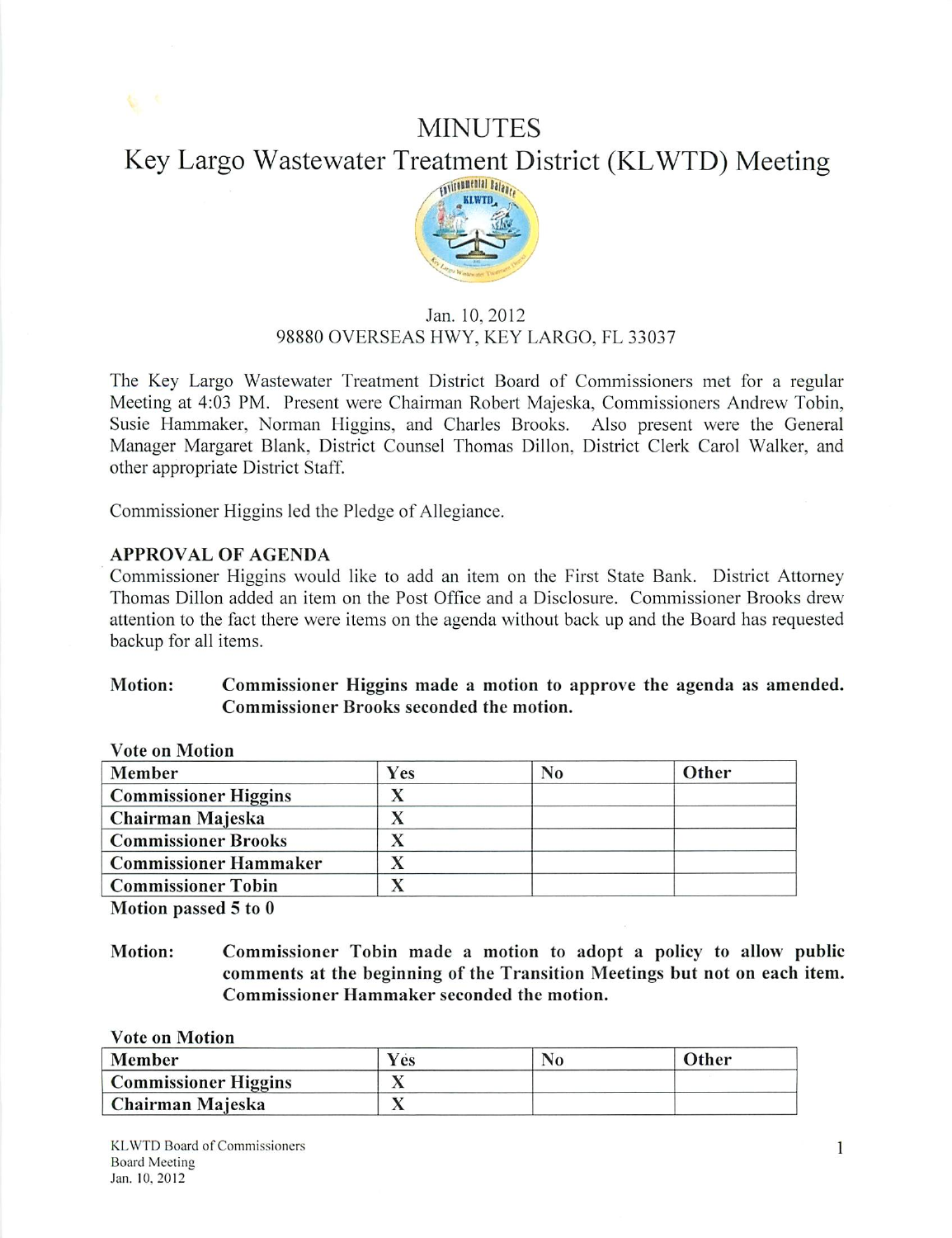| <b>Commissioner Brooks</b> |  |  |
|----------------------------|--|--|
| Commissioner Hammaker      |  |  |
| Commissioner Tobin         |  |  |
|                            |  |  |

*Motion passed 5 to 0*

*PUBLIC COMMENT* Name: Ralf Brookes, Attorney

Subject: Islamorada doing business with KLWTD

## *GENERAL MANAGER*

**Bishop, Rosasco & Co. Consulting Agreement**

*Motion: Commissioner Tobin made a motion to approve the Bishop, Rosasco & Co. contract with their scope attached to the District's regular contract. Commissioner Higgins seconded the motion*

## *Motion and Second withdrawn by Commissioners Tobin, and Higgins.*

*Motion: Commissioner Tobin made a motion to approve the contract with Bishop, Rosasco & Co. in concept. Commissioner Higgins seconded the motion.*

Commissioner Brooks explained that he does not like the procedure being used in obtaining the CFO. Commissioner Brooks stated that he has to vote yes on the current motion in order to make changes to the contract.

#### *Vote on Motion*

| Member                       | Yes | No | Other |
|------------------------------|-----|----|-------|
| <b>Commissioner Higgins</b>  |     |    |       |
| Chairman Majeska             |     |    |       |
| <b>Commissioner Brooks</b>   |     |    |       |
| <b>Commissioner Hammaker</b> |     |    |       |
| <b>Commissioner Tobin</b>    |     |    |       |

*Motion passed 5 to 0*

## **Paving Contract**

Ms. Blank explained that the District has negotiated with the subcontractor directly to do the paving in the Bayridge Subdivision Upgrade.

*Motion: Commissioner Tobin made a motion to accept the paving contract with Florida Paving and Trucking, Inc. for paving in the Bayridge Subdivision Upgrade for \$25,498.00. Commission Brooks seconded the motion*

| <b>Vote on Motion</b>       |     |    |       |
|-----------------------------|-----|----|-------|
| <b>Member</b>               | Yes | No | Other |
| <b>Commissioner Higgins</b> |     |    |       |
| Chairman Majeska            |     |    |       |
| <b>Commissioner Brooks</b>  |     |    |       |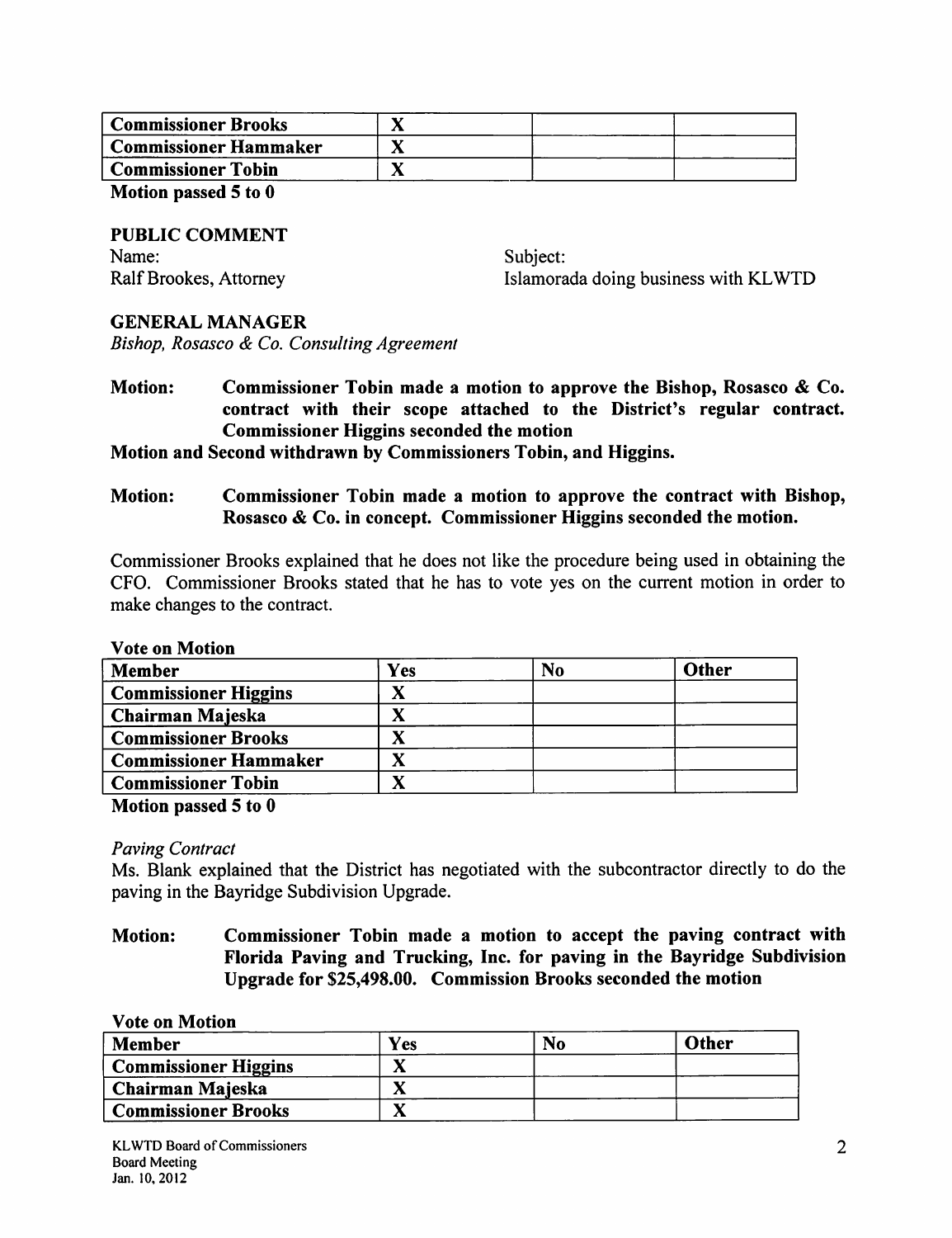| . Commissioner Hammaker      |     |  |
|------------------------------|-----|--|
| <b>Commissioner</b><br>Tobin | . . |  |
|                              |     |  |

#### *Motion passed 5 to 0*

## **TRIMNotice**

Commissioner Brooks would like the KLWTD Assessment payment on the TRIM notice. It is the courteous thing to do.

Commissioner Tobin does not what to go to the added expense of placing the amount on the TRIM Notice.

## *Motion: Commissioner Books made <sup>a</sup> motion to table the TRIM Notice issue indefinitely. Commission Tobin seconded the motion*

## *Vote on Motion*

| <b>Member</b>                | Yes | N <sub>0</sub> | Other |
|------------------------------|-----|----------------|-------|
| <b>Commissioner Higgins</b>  |     |                |       |
| Chairman Majeska             |     |                |       |
| <b>Commissioner Brooks</b>   |     |                |       |
| <b>Commissioner Hammaker</b> |     |                |       |
| <b>Commissioner Tobin</b>    |     |                |       |
|                              |     |                |       |

*Motion passed 5 to 0*

# *LEGAL*

Key Largo Post Office

Mr. Dillon explained the District may have to change the Rate Resolution to reflect that government properties would be paying a user fee. It will be brought back for discussion at the next meeting.

## **Disclosure**

Mr. Dillon disclosed that his wife is represented by John Jabro in a law suit.

# *COMMISSIONER'S ROUND TABLE*

**Islamorada** Commissioner Higgins would like to tell Islamorada good bye.

Commissioner Tobin does not want to see the Staff unnecessary burdened.

Commissioner Hammaker agrees with Commissioner Tobin in some respects.

Commissioner Brooks stated that Islamorada does not know what they want to do. The KLWTD Staff does not need to be bogged down with this. He would like the Board to do nothing. The District cannot loose it's efficiency because of the problems of our neighbors.

Chairman Majeska feels that Islamorada as well as everyone else should clean up their waters themselves.